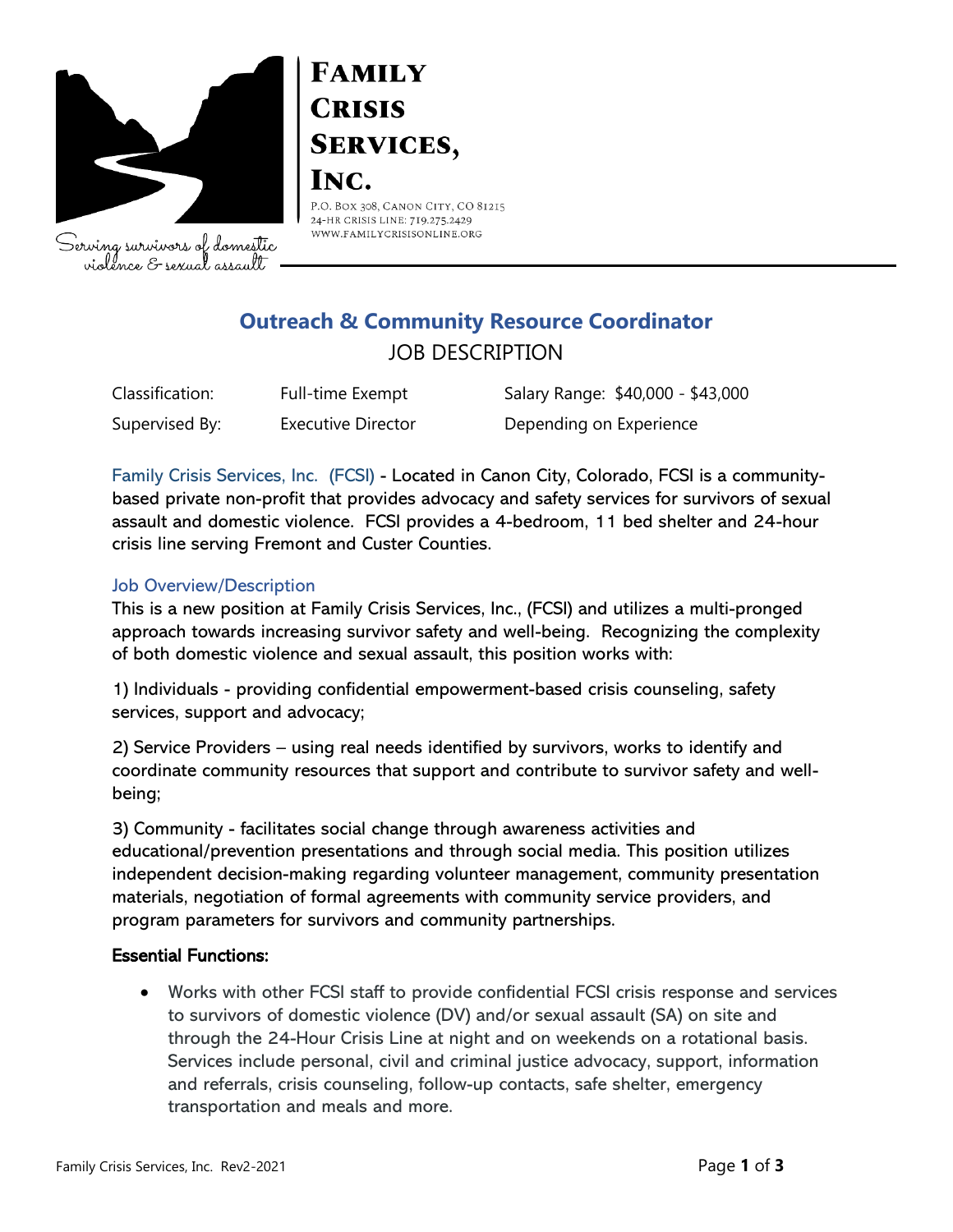- Initiates opportunities to develop relationships with civic groups, service providers, individuals, and other stakeholders to develop and/or expand options for survivors through networking and linking of community resources.
- Facilitates social change through the development and implementation of awareness activities; prevention and educational presentations to students and community members; and through dissemination of information through social media and the website.
- Utilizes specialized training and personal discretion to develops processes for the recruitment of program volunteers. Supports the work of volunteers assigned to the Sexual Assault and Domestic Violence Crisis Lines.

#### Additional Responsibilities Include:

- Collaborates with the Executive Director to develop housing options and community resource programs that advance and support survivor needs beyond crisis services.
- Attends external meetings and taskforces that address community projects, resources and services relative to survivor needs.
- Uses personal discretion to select and facilitate outreach programs and presentations in communities throughout the 11<sup>th</sup> Judicial District.
- Conducts data collection, surveys, and follow-up services per funder requirements.
- Collaborates with FCSI staff to provide legal advocacy by assisting survivors choosing to fill out their own protection orders, pro-se divorce petitions, victim compensation applications, and additional related civil legal documents. (Does not give legal advice of any kind.)

#### Required Qualifications:

- 1-3 years' experience in community-based sexual assault/domestic violence program or closely related field\*.
	- o OR bachelor's degree in a related field.
	- $\circ$  OR, a combination of the two.
	- $\circ$  OR, Knowledge of domestic violence and sexual assault that qualifies at a "professional-level\*.
		- \*Knowledge of domestic violence and sexual assault that qualifies at a "professional-level knowledge" may be substituted for work in a community-based program. Applicants who use this option must be willing to submit any training attended/completed; books or research materials read; other information that establishes documentation of how the applicant obtained professional-level knowledge.
- Excellent public speaking skills.
- High level of understanding of the dynamics of sexual assault and domestic violence and the impact on child and adult victims.
- Ability to collaborate well with others.